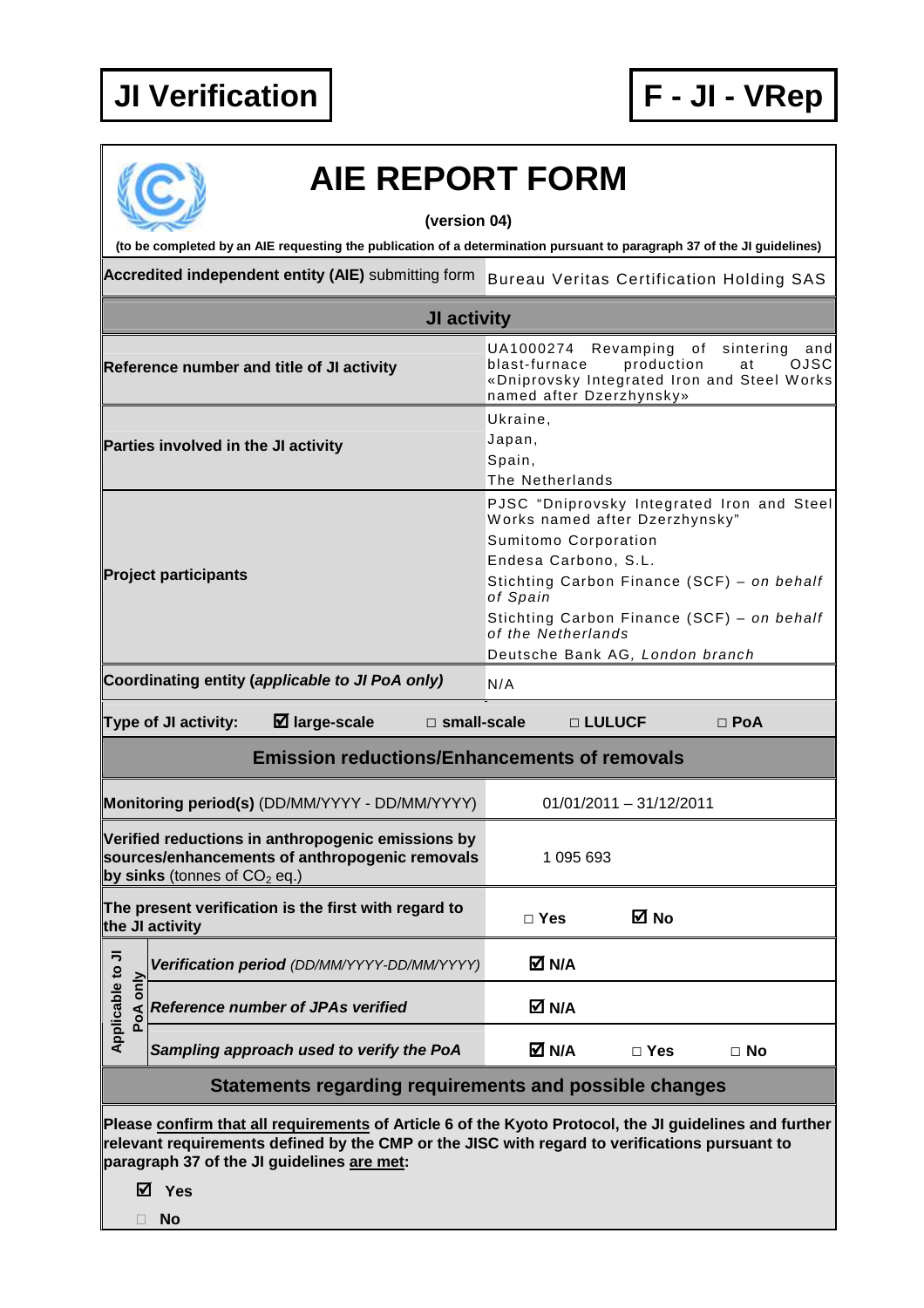| Verification opinion                                                                                                                                                                                                                                                                    |                       |               |                   |  |  |  |
|-----------------------------------------------------------------------------------------------------------------------------------------------------------------------------------------------------------------------------------------------------------------------------------------|-----------------------|---------------|-------------------|--|--|--|
| Please provide a verification opinion (or a reference to the verification opinion in one of the<br>documents attached), including a statement regarding materiality and level of assurance, in<br>accordance with the Standard for applying the concept of materiality in verifications |                       |               |                   |  |  |  |
| verification opinion is provided in the<br>The<br>ver/0436/2012 version 03 of 06/04/2012.                                                                                                                                                                                               | attached Verification | Report        | <b>NºUKRAINE-</b> |  |  |  |
| The project design was revised in the current<br>monitoring period, after the determination has<br>been deemed final                                                                                                                                                                    | $\Box$ Yes            | ⊠ No          |                   |  |  |  |
| If yes, please list all revisions to the project design<br>and express a determination opinion (or provide a<br>reference to an attached document containing the<br>required information)                                                                                               | M N/A                 |               |                   |  |  |  |
| If project design was revised in the current<br>monitoring period, please confirm that conditions<br>defined in JI guidelines (paragraph 33) are still met                                                                                                                              | M N/A                 | $\Box$ Yes    | $\Box$ No         |  |  |  |
| If project design was revised in the current<br>monitoring period, please confirm that the changes<br>do not alter the original determination opinion                                                                                                                                   | M N/A                 | $\square$ Yes | $\Box$ No         |  |  |  |
| If project design was revised in the current<br>monitoring period, please confirm that:                                                                                                                                                                                                 |                       |               |                   |  |  |  |
| (a) Physical location of the project has not changed                                                                                                                                                                                                                                    | M N/A                 | $\Box$ Yes    | $\Box$ No         |  |  |  |
| $(6)$ If emission sources have changed, they are<br>reflected in an updated monitoring plan                                                                                                                                                                                             | M N/A                 | $\Box$ Yes    | $\Box$ No         |  |  |  |
| (c) Baseline scenario has not changed                                                                                                                                                                                                                                                   | M N/A                 | $\square$ Yes | $\Box$ No         |  |  |  |
| (d) Changes are consistent with JI specific approach<br>or CDM methodology upon which the<br>determination was prepared for the project                                                                                                                                                 | $\boxtimes$ N/A       | $\Box$ Yes    | $\Box$ No         |  |  |  |
| The monitoring plan was revised in the current<br>monitoring period                                                                                                                                                                                                                     | $\Box$ Yes            |               | M No              |  |  |  |
| If yes, please specify for which technologies and measures<br>under each type of JPA the monitoring plan was revised<br>(applicable to JI PoA only)                                                                                                                                     |                       |               |                   |  |  |  |
| The current revisions to the monitoring plan<br>improve the accuracy and/or applicability of<br>information collected, compared to the original<br>monitoring plan without changing conformity with<br>the relevant rules and regulations for establishing<br>monitoring plans          | M N/A                 | $\Box$ Yes    | $\Box$ No         |  |  |  |

 $\overline{r}$